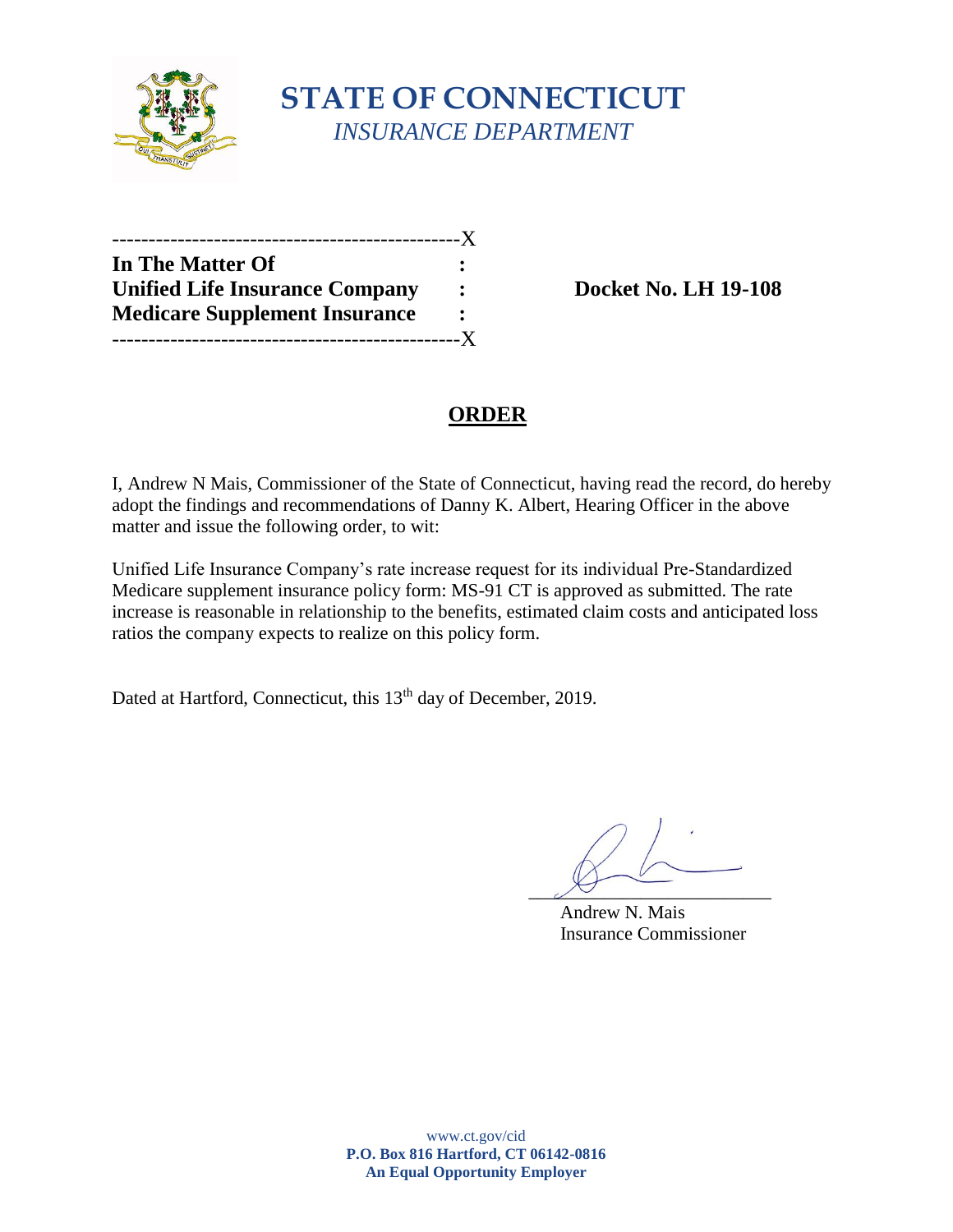

# **STATE OF CONNECTICUT** *INSURANCE DEPARTMENT*

| --------------X                       |                |
|---------------------------------------|----------------|
| In The Matter of                      |                |
| <b>Unified Life Insurance Company</b> | $\cdot$        |
| <b>Medicare Supplement Insurance</b>  | $\ddot{\cdot}$ |
|                                       | -Y             |

**Unified Life Insurance Company : Docket No. LH 19-108** 

#### **PROPOSED FINAL DECISION**

## **I. INTRODUCTION**

The Insurance Commissioner of the State of Connecticut is empowered to review rates charged for individual and group Medicare supplement policies sold to any resident of this State who is eligible for Medicare. The source for this regulatory authority is contained in Chapter 700c and Section 38a-495a of the Connecticut General Statutes.

After due notice, a hearing was held at the Insurance Department in Hartford on Thursday, December 5, 2019, to consider whether or not the rate increase requested by Unified Life Insurance Company on its individual Standardized Medicare supplement business should be approved.

No members from the general public attended the hearing.

No Company representatives from Unified Life Insurance Company attended the hearing.

The hearing was conducted in accordance with the requirements of Section 38a-474, Connecticut General Statutes, the Uniform Administrative Procedures Act, Chapter 54 of Section 38a-8-1 et seq. of the Regulations of Connecticut State Agencies.

A Medicare supplement policy is a private health insurance policy sold on an individual or group basis, which provides benefits that are additional to the benefits provided by Medicare. For many years Medicare supplement policies have been highly regulated under both state and federal law to protect the interests of persons eligible for Medicare who depend on these policies to provide additional coverage for the costs of health care.

Effective December 1, 2005, Connecticut amended its program of standardized Medicare supplement policies in accordance with Section 38a-495a of the Connecticut General Statutes, and Sections 38a-495a-1 through 38a-495a-21 of the Regulations of Connecticut Agencies. This program, which conforms to federal requirements, provides a "core" package of benefits known as Plan A. Insurers may also offer any one or more of eleven other plans (Plans B through N).

> www.ct.gov/cid **P.O. Box 816 Hartford, CT 06142-0816 An Equal Opportunity Employer**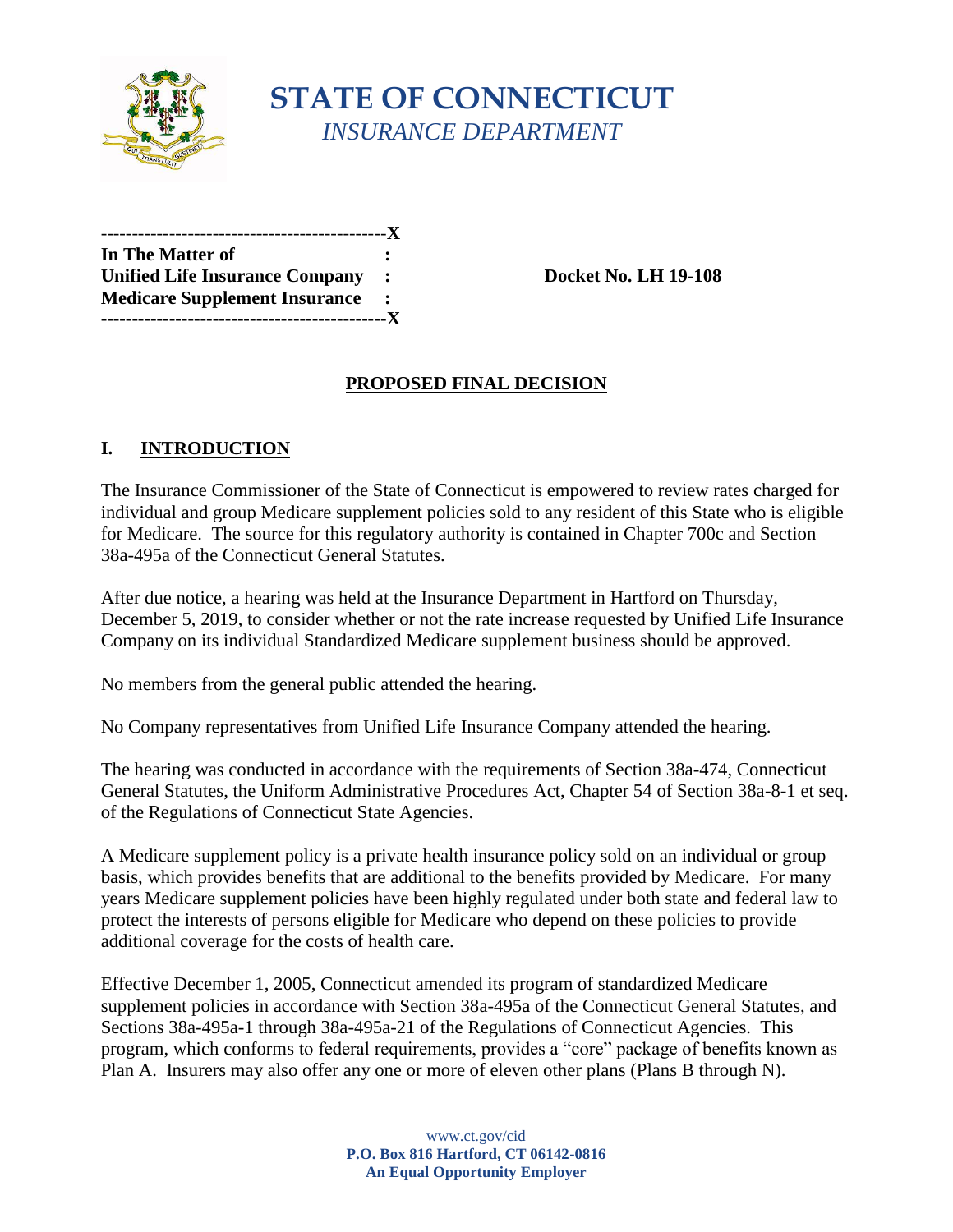Effective January 1, 2006, in accordance with Section 38a-495c of the Connecticut General Statutes (as amended by Public Act 05-20) premiums for all Medicare supplement policies in the state must use community rating. Rates for Plans A through N must be computed without regard to age, gender, previous claims history or the medical condition of any person covered by a Medicare supplement policy or certificate.

The statute provides that coverage under Plans A through N may not be denied on the basis of age, gender, previous claims history or the medical condition of any covered person. Insurers may exclude benefits for losses incurred within six months from the effective date of coverage based on a pre-existing condition.

Effective October 1, 1998, carriers that offer Plan B or Plan C must make these plans as well as Plan A, available to all persons eligible for Medicare by reason of disability.

Insurers must also make the necessary arrangements to receive notice of all claims paid by Medicare for their insureds so that supplement benefits can be computed and paid without requiring insureds to file claim forms for such benefits. This process of direct notice and automatic claims payment is commonly referred to as "piggybacking" or "crossover".

Sections 38a-495 and 38a-522 of the Connecticut General Statutes, and Section 38a-495a-10 of the Regulations of Connecticut Agencies, state that individual and group Medicare supplement policies must have anticipated loss ratios of 65% and 75%, respectively. Under Sections 38a-495-7 and 38a-495a-10 of the Regulations of Connecticut Agencies, filings for rate increases must demonstrate that actual and expected losses in relation to premiums meet these standards, and anticipated loss ratios for the entire future period for which the requested premiums are calculated to provide coverage must be expected to equal or exceed the appropriate loss ratio standard.

Section 38a-473 of the Connecticut General Statutes provides that no insurer may incorporate in its rates for Medicare supplement policies factors for expenses that exceed 150% of the average expense ratio for that insurer's entire written premium for all lines of health insurance for the previous calendar year.

#### **II. FINDINGS OF FACT**

After reviewing the exhibits entered into the record of this proceeding, and utilizing the experience, technical competence and specialized knowledge of the Insurance Department, the undersigned makes the following findings of fact:

- 1. Unified Life Insurance Company has requested an 8.0% rate increase on its individual prestandardized policy form MS91CT.
- 2. As of 12/31/2018 there were 38 policies in-force in Connecticut and 361 nationwide.
- 3. There have been no rate increases since Unified Life acquired the business from Gerber Life Insurance Company in 2010.
- 4. Unified Life has certified that their expense factors are in compliance with section 38a-473, C.G.S.